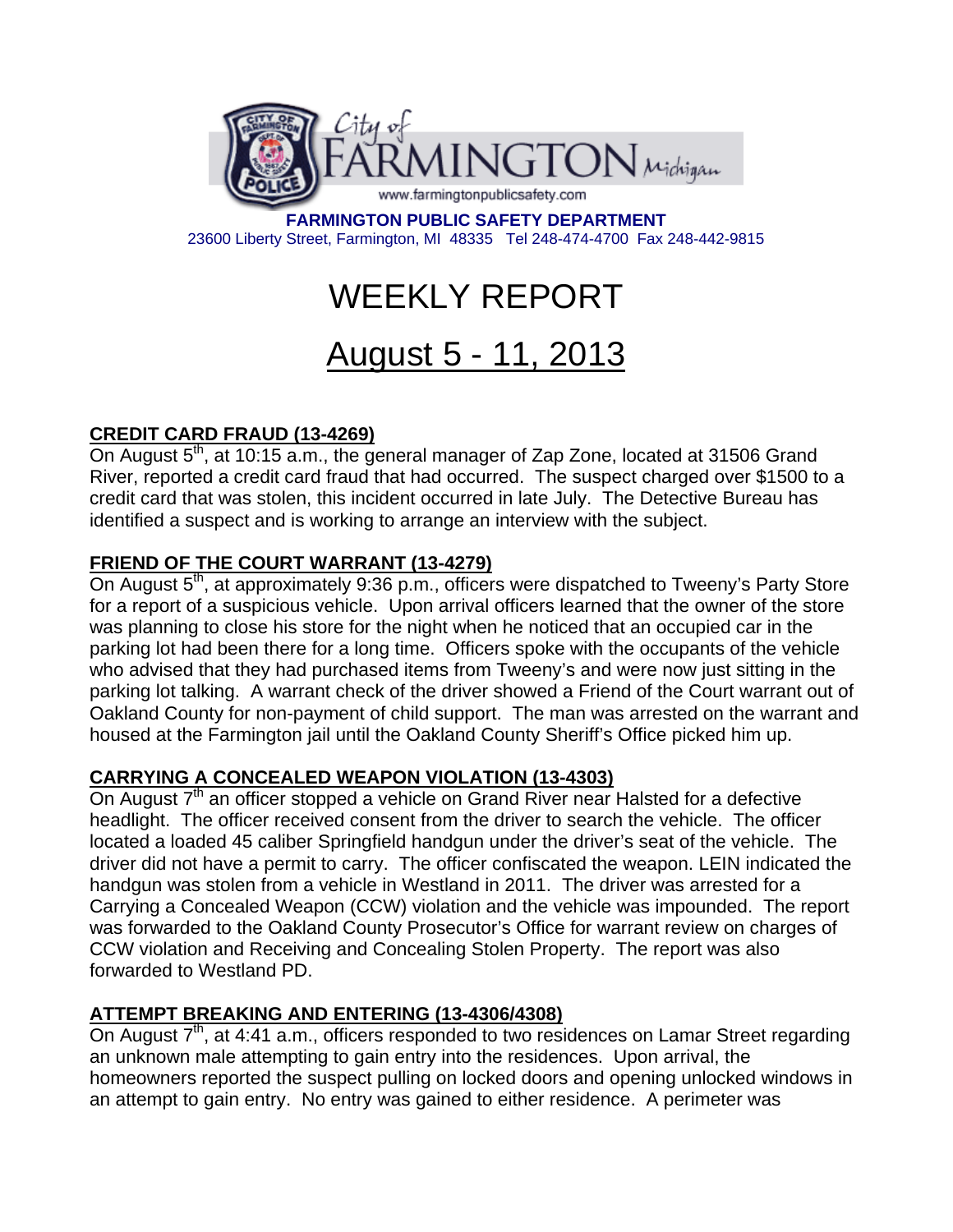Weekly Report August 5 - 11, 2013 Page 2

established and a K9 contacted with negative results. Two suspicious bottles were located on the driveway of the residence. The bottles were confiscated for latent prints.

# **MALICIOUS DESTRUCTION OF PROPERTY (13-4307)**

On August  $7<sup>th</sup>$  an officer on patrol found the bathroom door to the restrooms at the Farmington High School football field to be damaged. The officer also located damage to all the paper dispensers in the restroom. High school officials were notified and photos taken. No suspect information was available.

#### **PROPANE TANK FIRE (13-4318)**

On August  $7<sup>th</sup>$ , at approximately 7:00 p.m., officers were dispatched to the 34700 block of Oakland for a gas grill propane tank on fire. Upon arrival officers learned that the propane fire was extinguished by the homeowner.

# **POSSESSION OF NARCOTICS (13-4331)**

On August  $8<sup>th</sup>$ , at approximately 4:50 P.M., an officer was dispatched to a motor vehicle accident at Halsted and Grand River Avenue. Upon arrival the reporting person advised that the at fault driver acted extremely suspicious when he advised that he was going to call police after the accident. The reporting person walked to the Shell Gas Station to call police and when he returned to his vehicle, he observed the at fault driver hiding something in a bush near two parked vehicles. The officer went to the bush and located a glass jar containing marijuana and a plastic bag carrying various assorted pills. The at fault driver admitted to owning the narcotics and advised that she hid them because she was on probation for being in possession of Vicodin. The case was forwarded to the Detective Bureau for charges.

#### **LARCENY (13-4349)**

On August  $9<sup>th</sup>$ , at 2:30 p.m., a resident of Chatham Hills Apartments reported that sometime within the last week her mountain bike was stolen from the storage unit within her building. There are no suspects at this time.

#### **EMBEZZLEMENT (13-4351)**

On August  $9<sup>th</sup>$ , at 3:10 p.m., an officer was dispatched to the Marathon Station at 32340 Grand River for an embezzlement report. The officer met with the manager who showed video of the employee failing to ring up small cash sales and keeping the money for herself. The employee has already been terminated and the manager does not want to prosecute but wanted the incident documented.

# **FAILURE TO CONTROL CANINE (13-4355)**

On August  $9<sup>th</sup>$ , at approximately 8:30 p.m., officers were dispatched to a report of neighbor trouble at the 22700 block of Lilac Street. Upon arrival officers learned from the reporting person that he and his family were going for a walk on Lilac Street when a Pitbull suddenly charged at the family from across the street. The owner was able to secure the dog, but a verbal argument ensued between the owner and the father of the family. Officers learned from the owner of the Pitbull that the dog was not licensed and that the dog did not bite